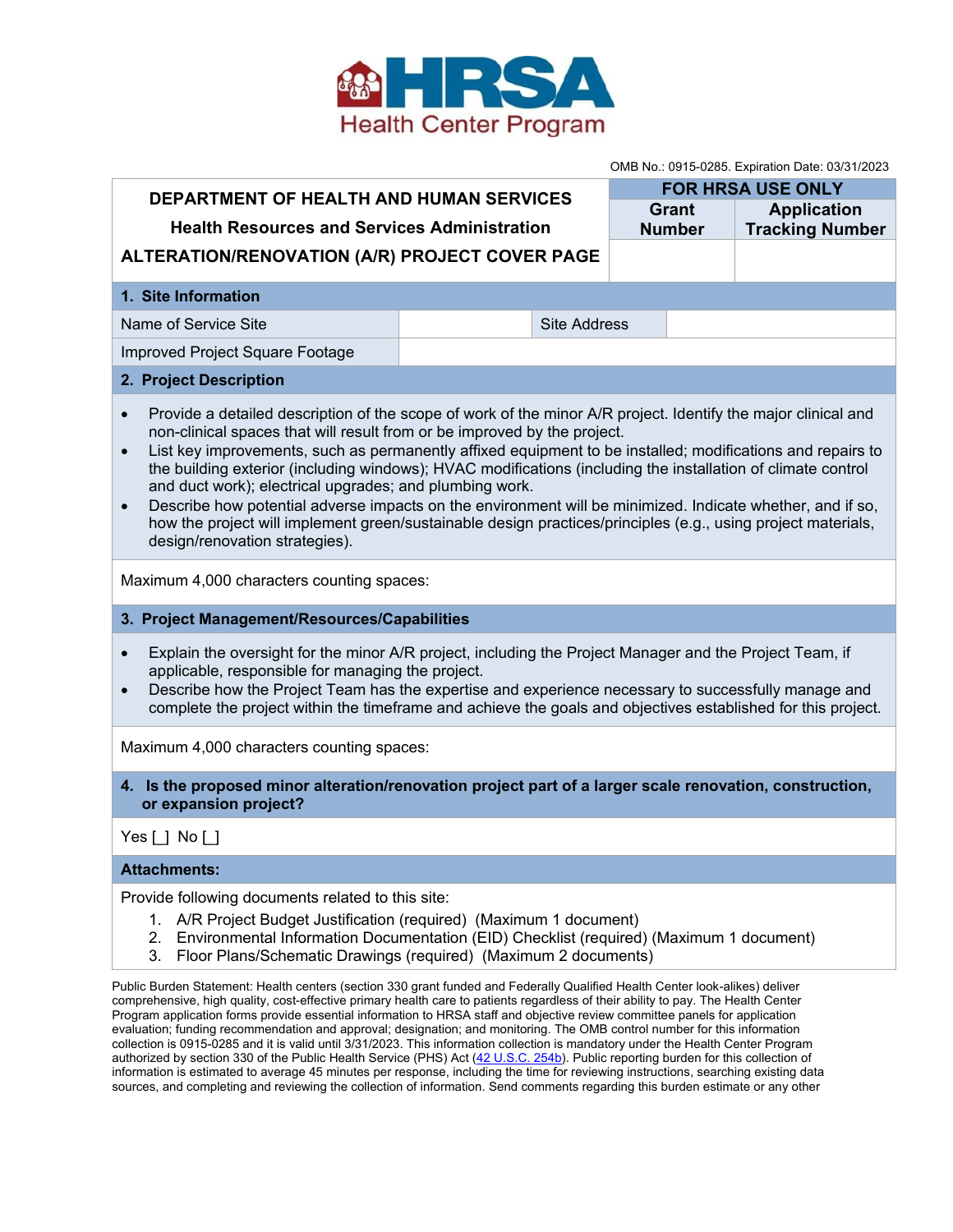

aspect of this collection of information, including suggestions for reducing this burden, to HRSA Reports Clearance Officer, 5600 Fishers Lane, Room 14N136B, Rockville, Maryland, 20857 or paperwork@hrsa.gov.

### **Instructions for A/R Project Cover Page (Required for Minor A/R Projects)**

An allowable minor A/R project must be a stand-alone project consisting of work in an existing facility required to:

- Install fixed equipment;
- Modernize, improve, and/or reconfigure the interior arrangements or other physical characteristics of a facility;
- Repair and/or replace the exterior envelope;
- Improve accessibility such as curb cuts, ramps, or widening doorways; and/or
- Address life safety requirements.

The project may include the costs of permanently affixed items such as windows, HVAC, signs in or on the existing building, or lighting. You **cannot** increase the total square footage of an existing building or require ground disturbance (such as new parking surfaces or expansion of a building footprint).

The A/R Project Cover Page collects the following information for each site where minor A/R activities will occur:

#### **1. Site Information**

- The name and physical address of the site will be pre-populated from Form 5B.
- In the box for **Improved Project Square Footage,** enter the total square feet of the area to be altered/renovated.

**2. Project Description** (Maximum 4,000 characters including spaces)

- Provide a detailed description of the scope of work of the minor A/R project. Identify the major clinical and non-clinical spaces that will result from or be improved by the project.
- List key improvements, such as permanently affixed equipment to be installed; modifications and repairs to the building exterior (including windows); HVAC modifications (including the installation of climate control and duct work); electrical upgrades; and plumbing work.
- Describe how potential adverse impacts on the environment will be minimized. Indicate whether, and if so, how the project will implement green/sustainable design practices/principles (e.g., using project materials, design/renovation strategies).
- 3. **Project Management** (Maximum 4,000 characters including spaces)
	- Explain the oversight for the minor A/R project, including the Project Manager and the Project Team, if applicable, responsible for managing the project.
	- Describe how the Project Team has the expertise and experience necessary to successfully manage and complete the project within the timeframe and achieve the goals and objectives established for this project.
- **4. Is the proposed minor alteration/renovation project part of a larger scale renovation, construction, or expansion project**
	- Select "no" to certify that the proposed project is a stand-alone project and includes only minor A/R costs, or select "yes" if the proposed project is part of a larger scale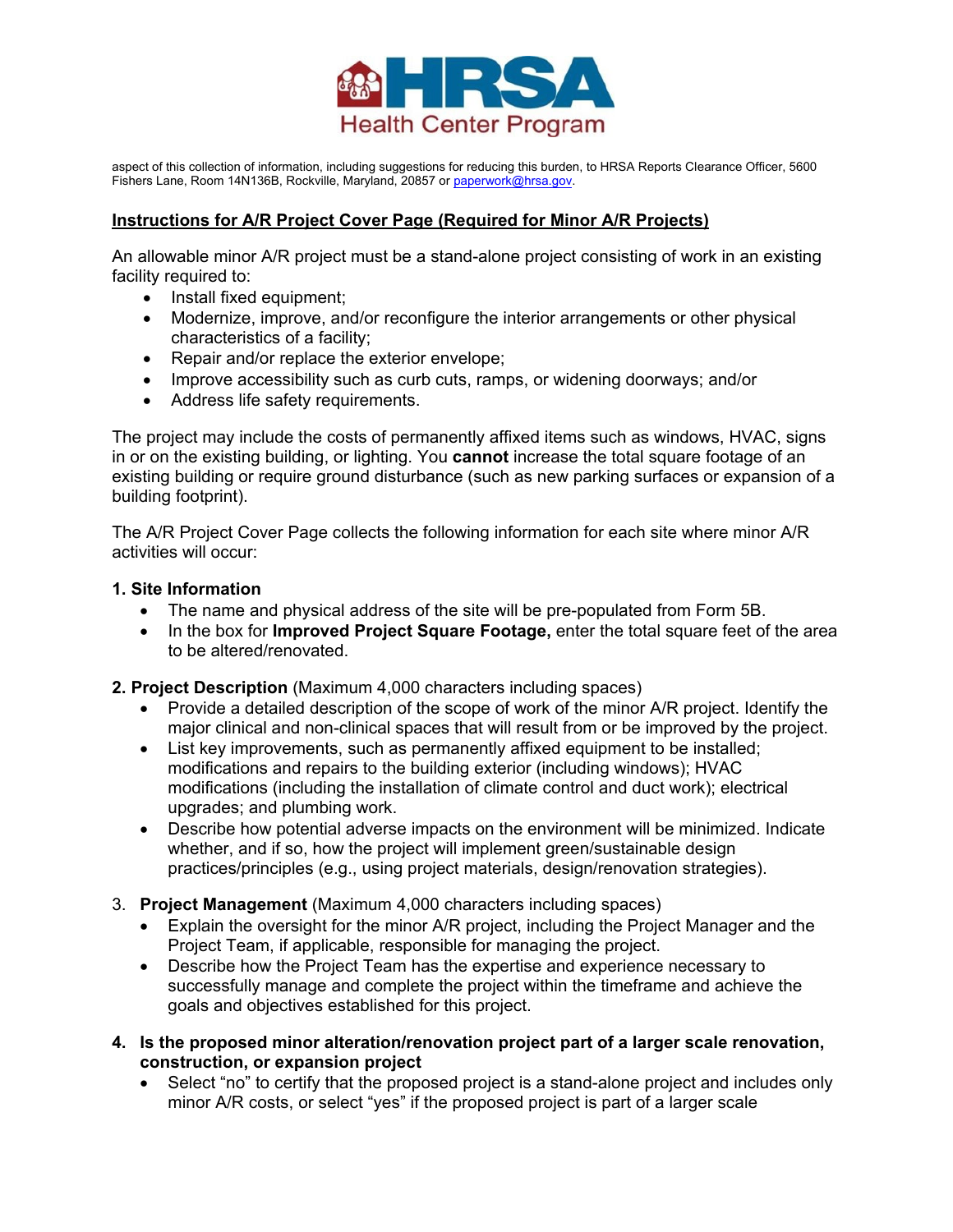

renovation, construction, or expansion project. Projects that are part of larger scale renovation, new construction, or expansion may be unallowable.

# **5. Project Budget Justification**

Attach a budget justification for the minor A/R project. Describe in detail each cost element and explain how the costs contribute to meeting the project's objectives/goals. Clearly identify other funding sources needed to support the minor A/R project and indicate whether these funds are secured or not. See the [OVC Technical Assistance webpage](https://bphc.hrsa.gov/program-opportunities/optimizing-virtual-care) for a sample A/R Budget Justification including sample allowable and unallowable costs.[1](#page-2-0)

#### **6. Environmental Information and Documentation (EID) Checklist**

Attach an EID Checklist for each site where minor A/R activities will occur. A template is available in EHBs for you to download, complete, and upload to the A/R Project Cover Page.

The National Environmental Policy Act of 1969 (NEPA) (P.L. 91-190; 42 U.S.C. 4321 et.seq.), the National Historic Preservation Act (NHPA) (P.L. 89-665; 16 U.S.C. 470 et. seq*.*), and other associated laws require, among other things, that HRSA consider the environmental impacts and potential effects on historical and archeological resources of any federal action, including minor A/R projects supported with federal funds. In order to initiate reviews under NEPA and NHPA, submit a completed EID Checklist (OMB Form No. 0915-0324) for **each site** for which any federal funds are being requested for minor A/R. You must explain each response of "yes" on the EID Checklist.

If funded, you must receive HRSA approval prior to beginning any projects involving minor A/R. Such approval may be contingent on the provision of additional documentation such as a hazardous materials survey, abatement plans, or initiation of NHPA Section 106 consultation. If you do not have in-house expertise in environmental and historic preservation compliance, you are advised to secure the services of a consultant with the appropriate background.

Until any required environmental and historic preservation reviews are completed and any associated conditions are lifted from the Notice of Award, award recipients are not authorized to acquire fixed equipment or initiate work beyond the design and permitting stage of the project. For additional information on environmental and historic preservation compliance, see [https://bphc.hrsa.gov/program-opportunities/capital-development/environmental-preservation-ta.](https://bphc.hrsa.gov/program-opportunities/capital-development/environmental-preservation-ta)

# **7. Floor Plans/Schematic Drawings/Site Plan**

 $\overline{\phantom{a}}$ 

Attach line drawings for each site where minor A/R activities will occur. These drawings should:

- Include a scale and the linear dimensions for each room.
- Clearly show the work described in the project description and budget justification.
- Indicate the location of the proposed renovation area in the existing building.
- Distinguish improved space from unaffected space.
- Note the total net and gross square footage of space to be renovated, and any changes or additions to existing mechanical and electrical systems.

<span id="page-2-0"></span><sup>1</sup> Refer to the cost principles embedded in 45 CFR part 75 at [http://www.ecfr.gov/cgi-bin/text](http://www.ecfr.gov/cgi-bin/text-idx?node=pt45.1.75)[idx?node=pt45.1.75](http://www.ecfr.gov/cgi-bin/text-idx?node=pt45.1.75) for details on allowable costs.